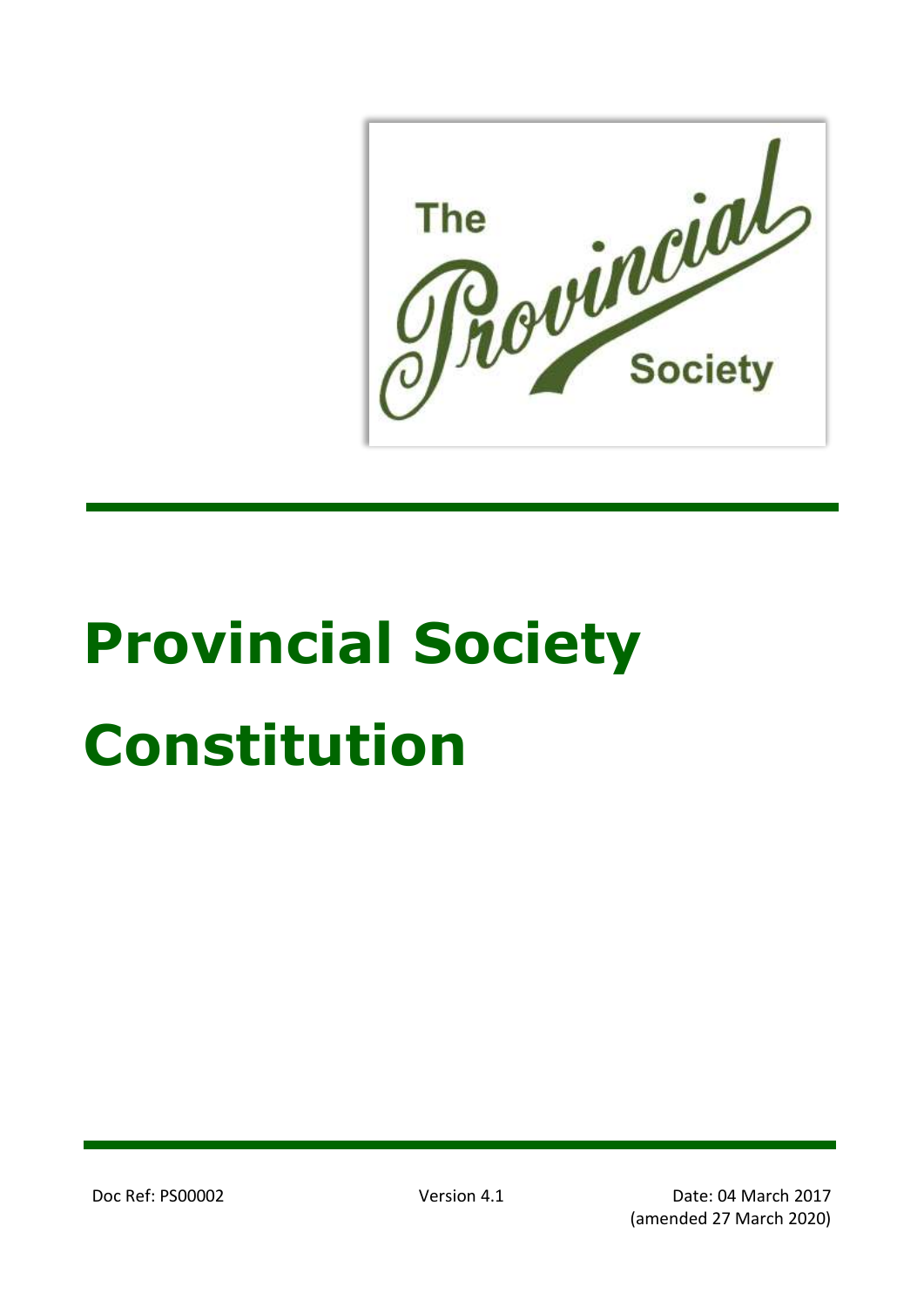#### Amendment

| Date          |      | Version   Amendment                                           |
|---------------|------|---------------------------------------------------------------|
| 04 March 2017 | V4.0 | Original                                                      |
| 27 March 2020 | V4.1 | Amended to reflect changes in Charities Act from 1993 to 2011 |
|               |      | Amend charity year from 1 Apr to 31 Mar to 1 Jan to 31 Jan    |

Review date: March 2022

#### **Copyright**

The contents of this document are copyright of The Provincial Society.

Reproduction in any form, in part or in whole, is expressly forbidden without the written consent of the Chairman of The Provincial Society.

The vincial

The Provincial Society 30 Wises Court, Mumby Road, Gosport, Hampshire PO1 3LS

#### **www.provincialsociety.org**

Registered Charity No.1104834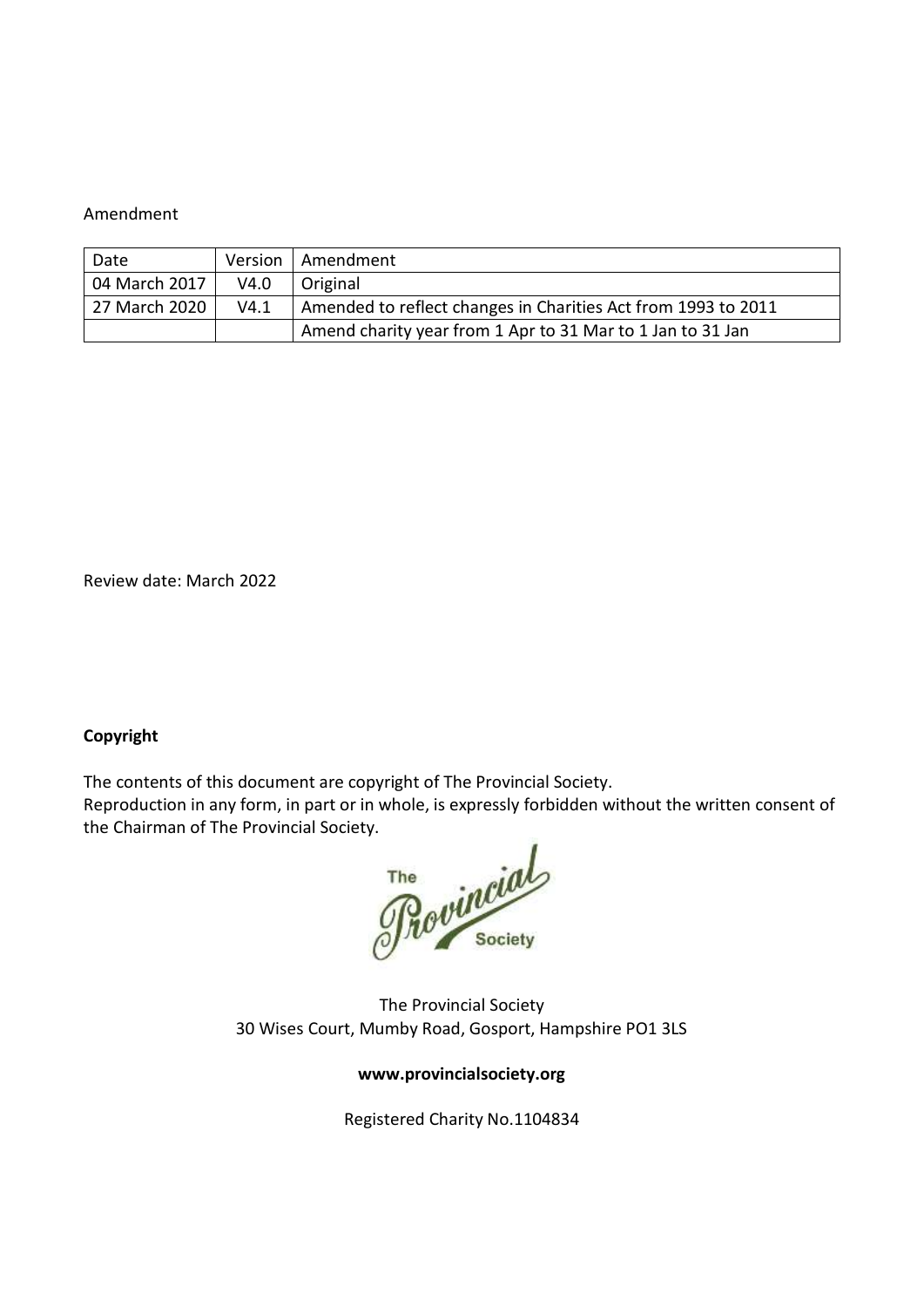# **Table of Contents**

| A. |  |
|----|--|
| В. |  |
| C. |  |
| D. |  |
| Ε. |  |
| F. |  |
| G. |  |
| Η. |  |
| I. |  |
| J. |  |
| К. |  |
| L. |  |
| M. |  |
| N. |  |
| 0. |  |
| P. |  |
| Q. |  |
| R. |  |
| S. |  |
| T. |  |
| U. |  |
| V. |  |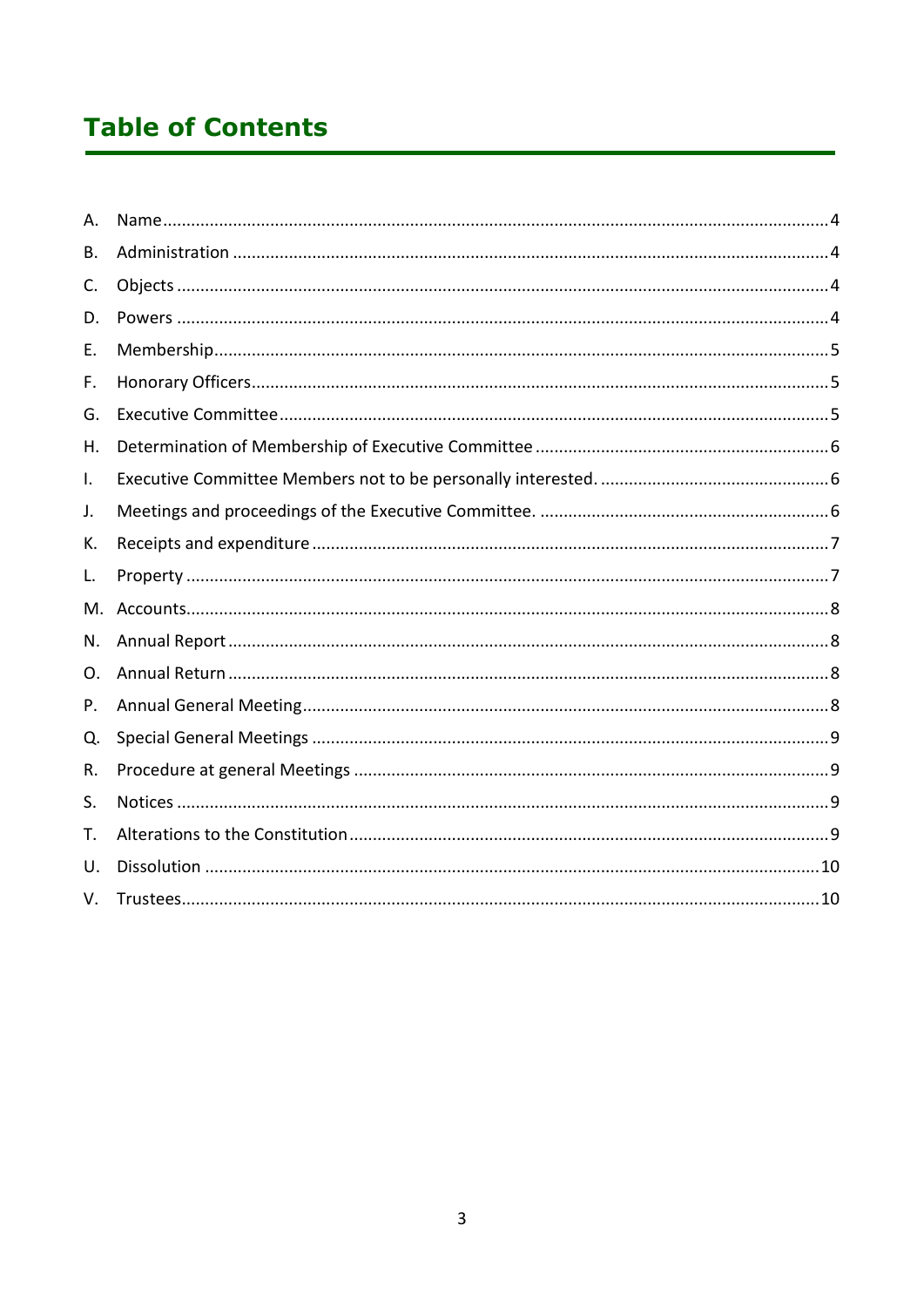# **Provincial Society Constitution**

## <span id="page-3-0"></span>**A. Name**

The name of the Association is The PROVINCIAL SOCIETY.

#### <span id="page-3-1"></span>**B. Administration**

Subject to the matters set out below, the Charity and its property shall be administered and managed in accordance with the constitution by the members of the Executive Committee, constituted by clause G of this constitution.

## <span id="page-3-2"></span>**C. Objects**

The Charity's objects are the advancement of education among the general public in the United Kingdom, in the history of public transport in particular but not by way of limitation by the provision of presentations and the establishment of one or more operational or static museums of transport history covering all aspects of the operations and vehicles of the former Provincial Tramways Company, the Gosport & Fareham Omnibus Company, the Provincial Bus Company and all successor and associated companies from 1878 to the present day.

#### <span id="page-3-3"></span>**D. Powers**

In furtherance of the objects but not otherwise the Executive Committee may exercise the following powers:

- (i) power to raise funds and to invite and receive contributions provided that in raising funds the Executive Committee shall not undertake any substantial permanent trading activities and shall conform to any relevant requirements of the law;
- (ii) power to buy, take on lease or in exchange any property necessary for the achievement of the objects and to maintain and equip it for use;
- (iii) power subject to any consents required by law to sell, lease or dispose of all or any part of the property of the Charity;
- (iv) power subject to any consents required by law to borrow money and to charge all or any part of the property of the Charity with repayment of the money so borrowed;
- (v) power to employ such staff (who shall not be members of the Executive Committee) as are necessary for the proper pursuit of the objects and to make all reasonable and necessary provision for the payment of pensions and superannuation for staff and their dependants;
- (vi) power to co-operate with other charities, voluntary bodies and statutory authorities operating in the furtherance of the objects or of similar charitable purposes and to exchange information and advice with them;
- (vii) power to establish or support any charitable trusts, associations or institutions formed for all or any of the objects;
- (viii) power to appoint and constitute such advisory committees as the Executive Committee may think fit;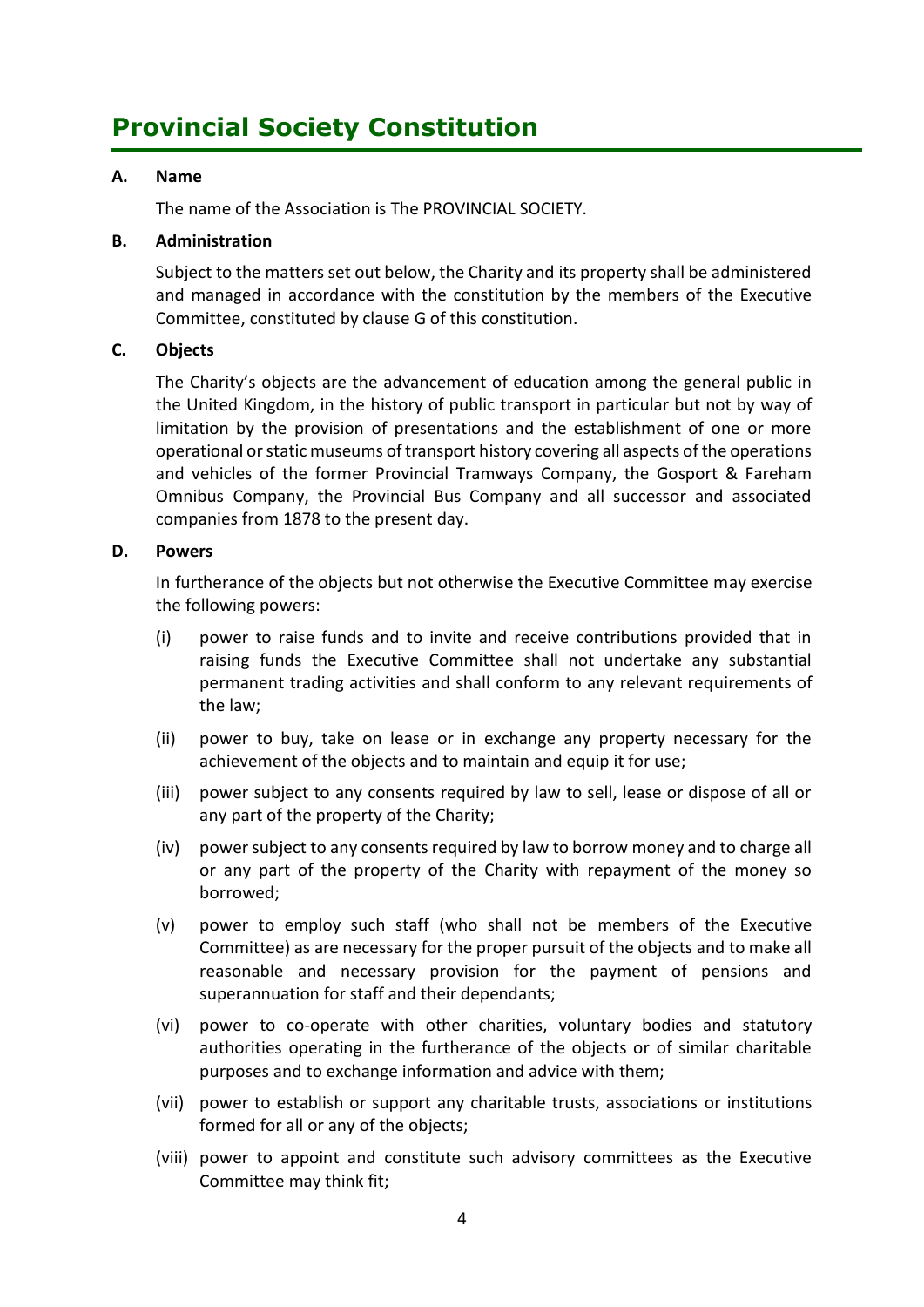(ix) power to do all such other lawful things as are necessary for the achievement of the objects

## <span id="page-4-0"></span>**E. Membership**

- (1) Membership of the Charity shall be open to any person over the age of 18 years interested in furthering the objects and who has paid the annual subscription laid down from time to time by the Executive Committee.
- (2) Every member shall have one vote.
- (3) The Executive Committee may by unanimous vote and for good reason refuse or terminate the membership of any individual: Provided that the individual concerned shall have the right to be heard by the Executive Committee, accompanied by a friend, before a final decision is made.
- (4) The Executive Committee may at its discretion nominate a member of the Charity to be Honorary President, such nomination to be ratified at the next A.G.M. The term of the Honorary Presidency shall be at the discretion of the Executive Committee. The Honorary President shall not hold any other position in the Charity. The President shall not be a member of the Executive Committee but may attend and speak at Executive Committee meetings, but shall not be entitled to vote.

#### <span id="page-4-1"></span>**F. Honorary Officers**

At the annual general meeting of the Charity, the members shall elect from amongst themselves a chairman, a secretary and a treasurer, who shall hold office from the conclusion of that meeting.

#### <span id="page-4-2"></span>**G. Executive Committee**

- (1) The Executive Committee shall consist of not less than five members and not more than ten members being:
	- (a) the honorary officers specified in the preceding clause;
	- (b) not less than two and not more than seven members elected at the annual general meeting who shall hold office from the conclusion of that meeting
- (2) The Executive Committee may in addition appoint not more than three co-opted members but so that no-one may be appointed as a co-opted member if, as a result, more than one third of the members of the Executive Committee would be co-opted members. Each appointment of a co-opted member shall be made at a special meeting of the Executive Committee called under clause J and shall take effect from the end of that meeting unless the appointment is to fill a place which has not been vacated in which case the appointment shall run from the date when the post becomes vacant.
- (3) All members of the Executive Committee shall retire from office together at the end of the annual general meeting next after the date on which they came into office, but they may be re-elected or re-appointed. Any member of the Charity whose subscription is fully paid up shall be eligible for election to the Executive Committee. A member wishing to stand must notify the secretary, in writing, not less than 21 days before the annual general meeting, nominations must be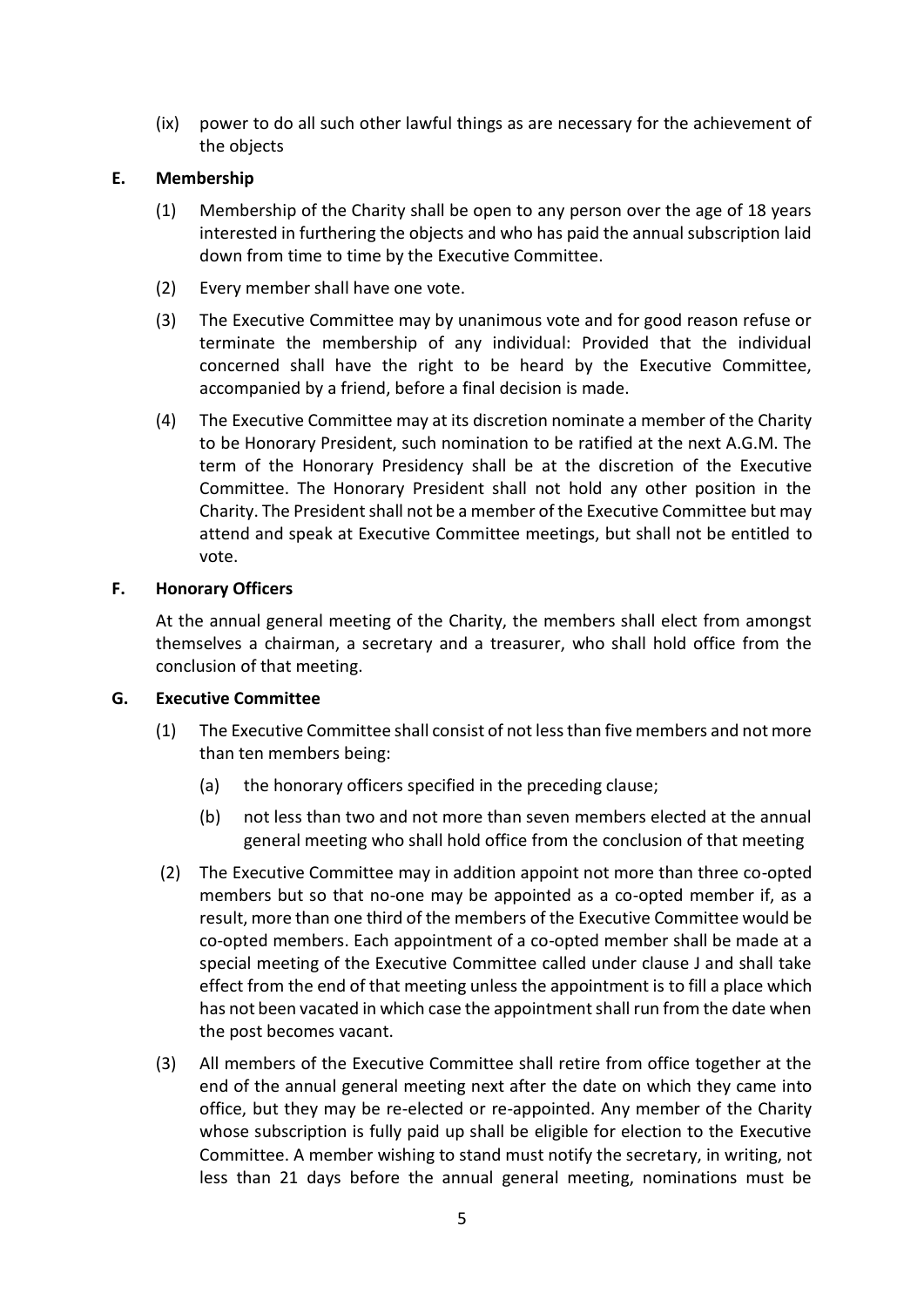proposed and seconded by fully paid up members of the Charity. Existing members of the Executive Committee who do not notify the secretary, in writing, of their resignation, not less than 21 days before the annual general meeting shall be deemed to be standing for re-election and a nomination for election shall not be required. If the number of nominations exceeds the number of appointments to be made, a ballot shall be held at the annual general meeting. All members of the Charity shall be eligible to vote, either in person at the annual general meeting or, if unable to attend, by post to the secretary who shall distribute ballot papers with the agenda for the annual general meeting.

- (4) The proceedings of the Executive Committee shall not be invalidated by any vacancy among their number or by any failure to appoint or any defect in the appointment or qualifications of a member.
- (5) Nobody shall be appointed as a member of the Executive Committee who is aged under 18 or who would if appointed be disqualified under the provisions of the following clause.
- (6) No person shall be entitled to act as a member of the Executive Committee whether on a first or any subsequent entry into office until after signing in the minute book of the Executive Committee a declaration of acceptance and of willingness to act in the trusts of the Charity.

#### <span id="page-5-0"></span>**H. Determination of Membership of Executive Committee**

A member of the Executive Committee shall cease to hold office if he or she:

- (1) is disqualified from acting as a member of the Executive Committee by virtue of section 178 of the Charities Act 2011 (or any statutory re-enactment or modifications of that provision);
- (2) becomes incapable by reason of mental disorder, illness or injury of managing and administering his or her own affairs;
- (3) is absent without the permission of the Executive Committee from all their meetings held within a period of six months and the Executive Committee resolve that his or her office be vacated; or
- (4) notifies the secretary a wish to resign (but only if at least three members of the Executive Committee will remain in office when the notice of resignation is to take effect), in writing not less than 21 days before the date of resignation.

#### <span id="page-5-1"></span>**I. Executive Committee Members not to be personally interested.**

No member of the Executive Committee shall acquire any interest in property belonging to the Charity (otherwise than as a trustee for the Charity) or receive remuneration or be interested (otherwise than as a member of the Executive Committee) in any contract entered into by the Executive Committee.

#### <span id="page-5-2"></span>**J. Meetings and proceedings of the Executive Committee.**

(1) The Executive Committee shall hold at least two ordinary meetings each year. A special meeting may be called at any time by the chairman or by any two members of the Executive Committee upon not less than 4 days' notice being given to the other members of the Executive Committee of the matters to be discussed but if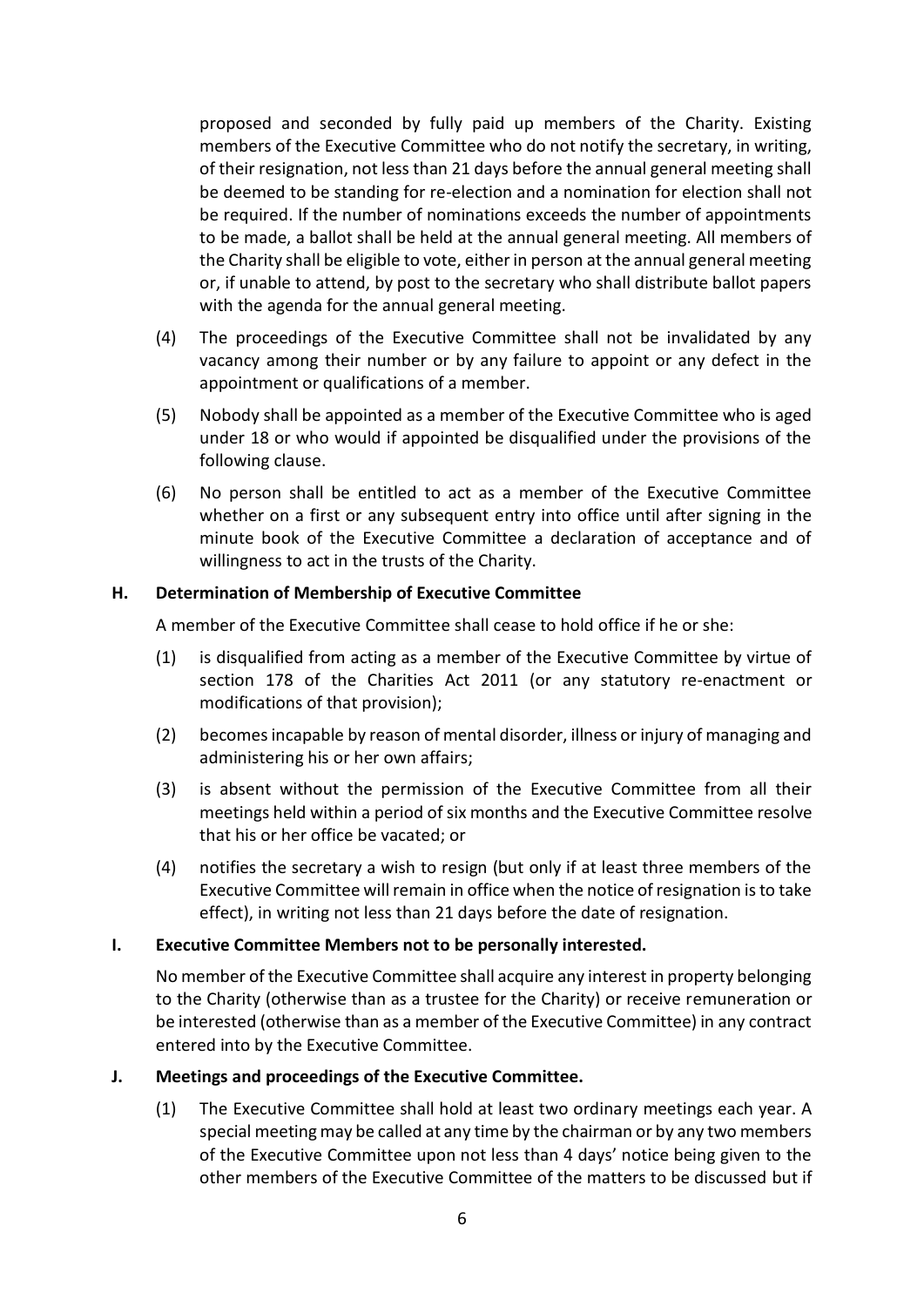the matters include an appointment of a co-opted member then not less than 21 days' notice must be given.

- (2) The chairman shall act as chairman at meetings of the Executive Committee. If the chairman is absent from any meeting, the members of the Executive Committee present shall choose one of their number to be chairman of the meeting before any other business is transacted.
- (3) There shall be a quorum when at least one third of the number of members of the Executive Committee for the time being or three members of the Executive Committee, whichever is the greater, are present at a meeting.
- (4) Every matter shall be determined by a majority of votes of the members of the Executive Committee present and voting on the question but in the case of equality of votes the chairman of the meeting shall have a second or casting vote.
- (5) The Executive Committee shall keep minutes, in books kept for the purpose, of the proceedings at meetings of the Executive Committee and any sub-committee.
- (6) The Executive Committee may from time to time make and alter rules for the conduct of their business, the summoning and conduct of their meetings and the custody of documents. No rule may be made which is inconsistent with this constitution.
- (7) The Executive Committee may appoint one or more sub-committees consisting of three or more members of the Executive Committee for the purpose of making an inquiry or supervising or performing any function or duty which in the opinion of the Executive Committee would be more conveniently undertaken or carried out by a sub-committee: provided that all acts and proceedings of any such subcommittees shall be fully and promptly reported to the Executive Committee.

#### <span id="page-6-0"></span>**K. Receipts and expenditure**

- (1) The funds of the Charity, including all donations, contributions and bequests, shall be paid into an account operated by the Executive Committee in the name of the Charity at such bank as the Executive Committee shall from time to time decide. All cheques drawn on the account must be signed by at least two members of the Executive Committee.
- (2) The funds belonging to the Charity shall be applied only in furthering the objects.

# <span id="page-6-1"></span>**L. Property**

- (1) Subject to the provisions of sub-clause (2) of this clause, the Executive Committee shall cause the title to:
	- (a) all land held by or in trust for the charity which is not vested in the Official Custodian for Charities; and
	- (b) all investments held by or on behalf of the charity; to be vested either in corporation entitled to act as custodian trustee or in not less than three individuals appointed by them as holding trustees. Holding trustees may be removed by the Executive Committee at their pleasure and shall act in accordance with the lawful directions of the Executive Committee. Provided they act only in accordance with the lawful directions of the Executive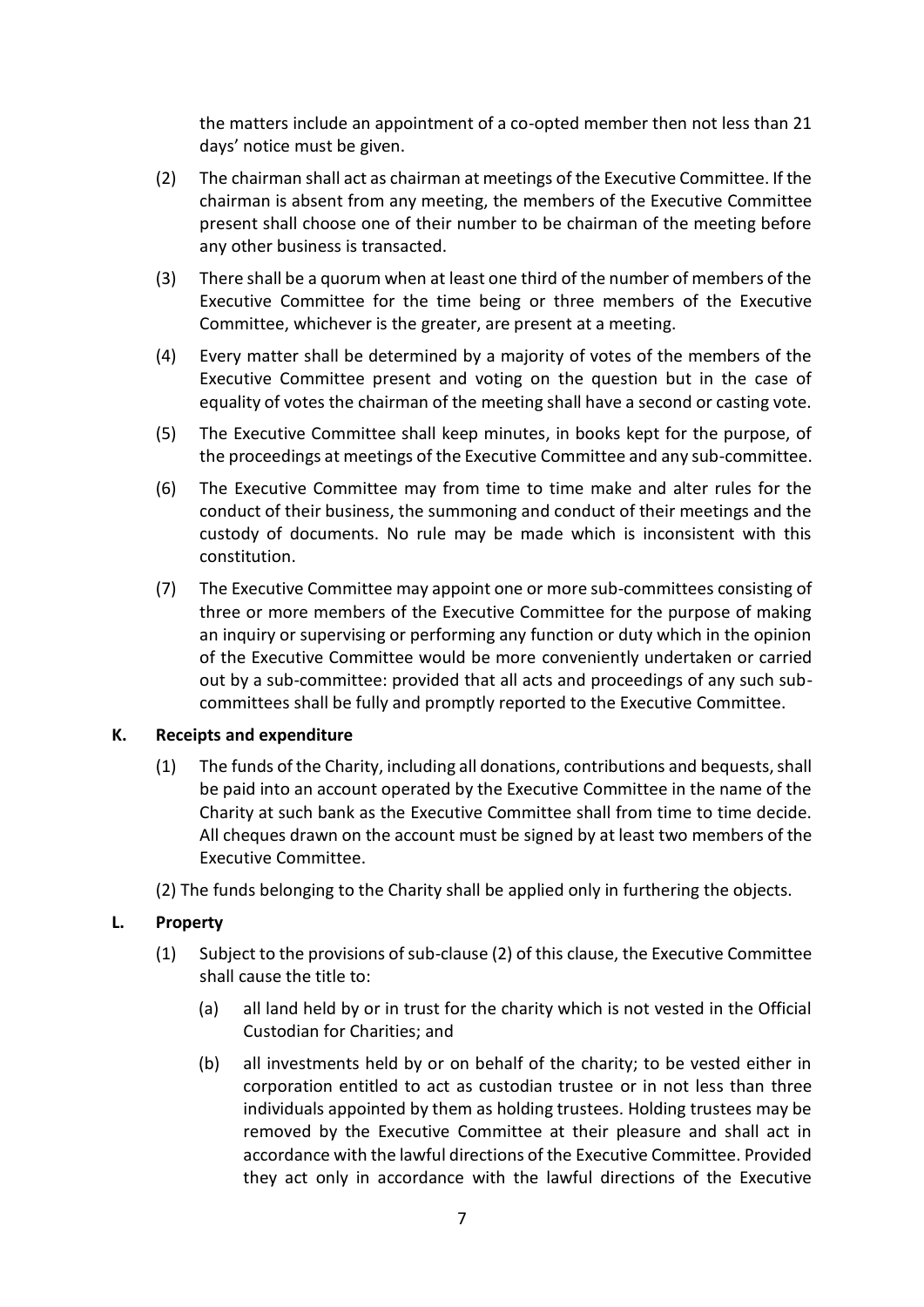Committee, the holding trustees shall not be liable for the acts and defaults of its members.

(2) If a corporation entitled to act as custodian trustee has not been appointed to hold the property of the charity, the Executive Committee may permit any investments held by or in trust for the charity to be held in the name of a clearing bank, trust corporation or any stockbroking company which is a member of the International Stock Exchange (or any subsidiary of any such stockbroking company) as nominee for the Executive Committee, and may pay such a nominee reasonable and proper remuneration for acting as such.

#### <span id="page-7-0"></span>**M. Accounts**

The Executive Committee shall comply with their obligations under the Charities Act 2011 (or any statutory re-enactment or modification of that Act) with regard to:

- (1) the keeping of accounting records for the Charity;
- (2) the preparation of annual statements of account for the Charity;
- (3) the auditing or independent examination of the statements of account of the Charity;
- (4) the transmission of the statements of account of the Charity to the Commission; and
- (5) The Charity year shall run from 1 January to 31 December
- (6) Each member shall pay an annual subscription, the amount to be determined by the Executive Committee, payable from 1 April annually (payment must be received by 30 June or membership shall be deemed to have lapsed)
- (7) The Executive Committee may at its discretion exempt any member from this subscription payment
- (8) The approval of the Executive Committee shall be required for all financial expenditure. Financial commitments incurred by individual members can only be entertained if previously agreed by the Executive Committee

#### <span id="page-7-1"></span>**N. Annual Report**

The Executive Committee shall comply with their obligations under the Charities Act 2011 (or any statutory re-enactment or modification of that Act) with regard to the preparation of an annual report and its transmission to the Commission.

#### <span id="page-7-2"></span>**O. Annual Return**

The Executive Committee shall comply with their obligations under the Charities Act 2011 (or any statutory re-enactment or modification of that Act) with regard to the preparation of an annual return and its transmission to the Commission.

#### <span id="page-7-3"></span>**P. Annual General Meeting**

- (1) There shall be an annual general meeting of the Charity which shall be held in the month of March in each year or as soon as practicable thereafter.
- (2) Every annual general meeting shall be called by the Executive Committee. The secretary shall give at least 21 days' notice of the annual general meeting to all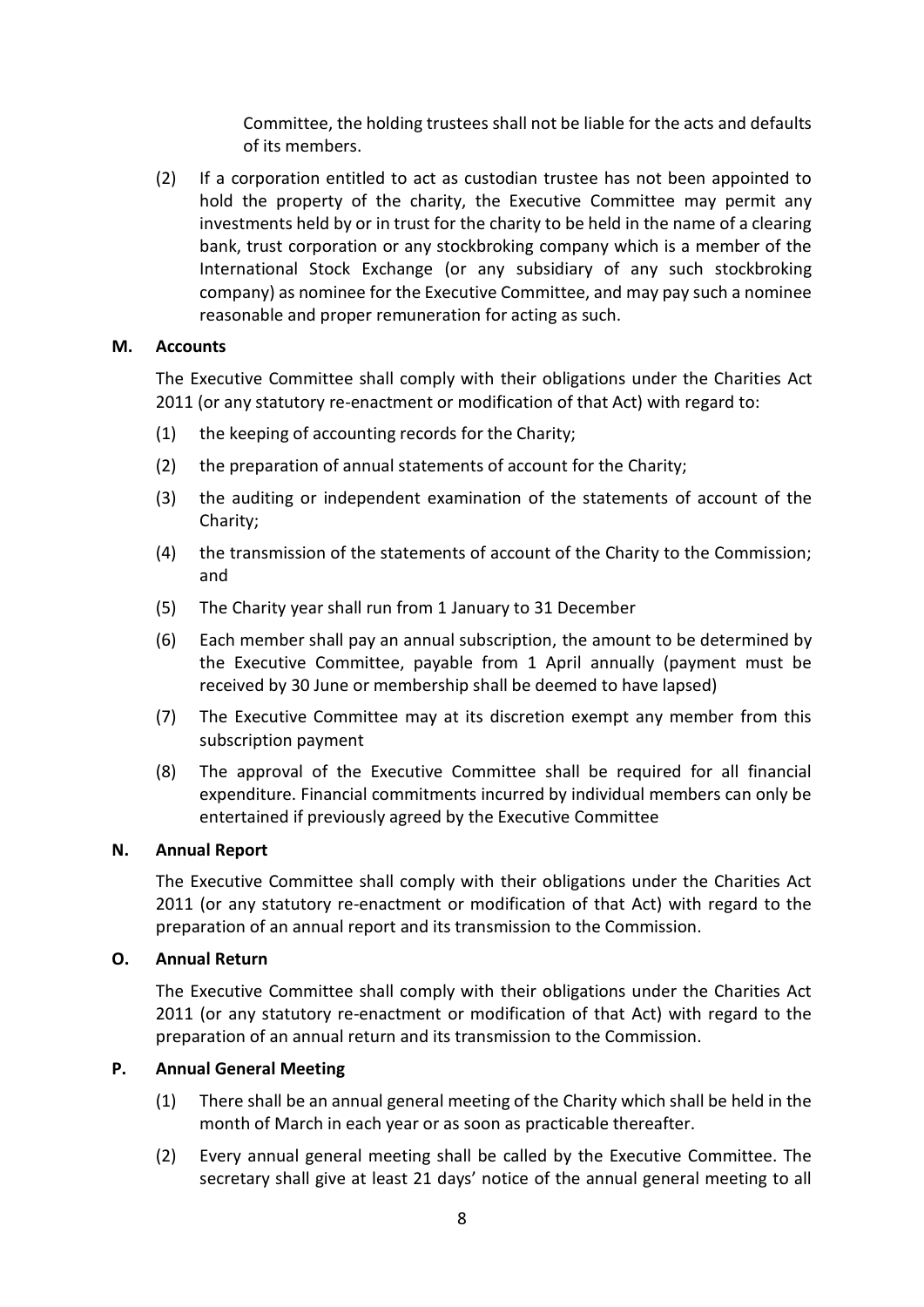members of the Charity. All members of the Charity shall be entitled to attend and vote at the meeting.

- (3) Before any other business is transacted at the first annual general meeting the persons present shall appoint a chairman of the meeting. The chairman shall be the chairman of subsequent annual general meetings, but if he or she is not present, before any other business is transacted the persons present shall appoint a chairman of the meeting
- (4) The Executive Committee shall present to each annual general meeting the report and accounts of the Charity for the preceding year.
- (5) Nominations for election to the Executive Committee must be made by members of the Charity in writing and must be in the hands of the secretary of the Executive Committee at least 21 days before the annual general meeting. Should nominations exceed vacancies, election shall be by ballot.

#### <span id="page-8-0"></span>**Q. Special General Meetings**

The Executive Committee may call a special general meeting of the Charity at any time. If at least ten members request such a meeting in writing stating the business to be considered the secretary shall call such a meeting. At least 21 days' notice must be given. The notice must state the business to be discussed.

#### <span id="page-8-1"></span>**R. Procedure at general Meetings**

- (1) The secretary or other person specially appointed by the Executive Committee shall keep a full record of proceedings at every general meeting of the Charity.
- (2) There shall be a quorum when at least one tenth of the number of members of the Charity for the time being or ten members of the Charity, whichever is the greater, are present at any general meeting.

#### <span id="page-8-2"></span>**S. Notices**

Any notice required to be served on any member of the Charity shall be in writing and shall be served by the secretary or the Executive Committee on any member either personally or by sending it through the post in a prepaid letter addressed to such member at his or her last known address in the United Kingdom, and any letter so sent shall be deemed to have been received within ten days of posting.

#### <span id="page-8-3"></span>**T. Alterations to the Constitution**

- (1) Subject to the following provisions of this clause, the Constitution may be altered by a resolution passed by not less than two thirds of the members present and voting at a general meeting. The notice of the general meeting must include notice of the resolution, setting out the terms of the alteration proposed.
- (2) No amendment may be made to clause A, clause C, clause I, clause U or this clause without the prior consent in writing of the Commissioners.
- (3) No amendment may be made which would have the effect of making the Charity cease to be a charity at law.
- (4) The Executive Committee should promptly send to the Commission a copy of any amendment made under this clause.